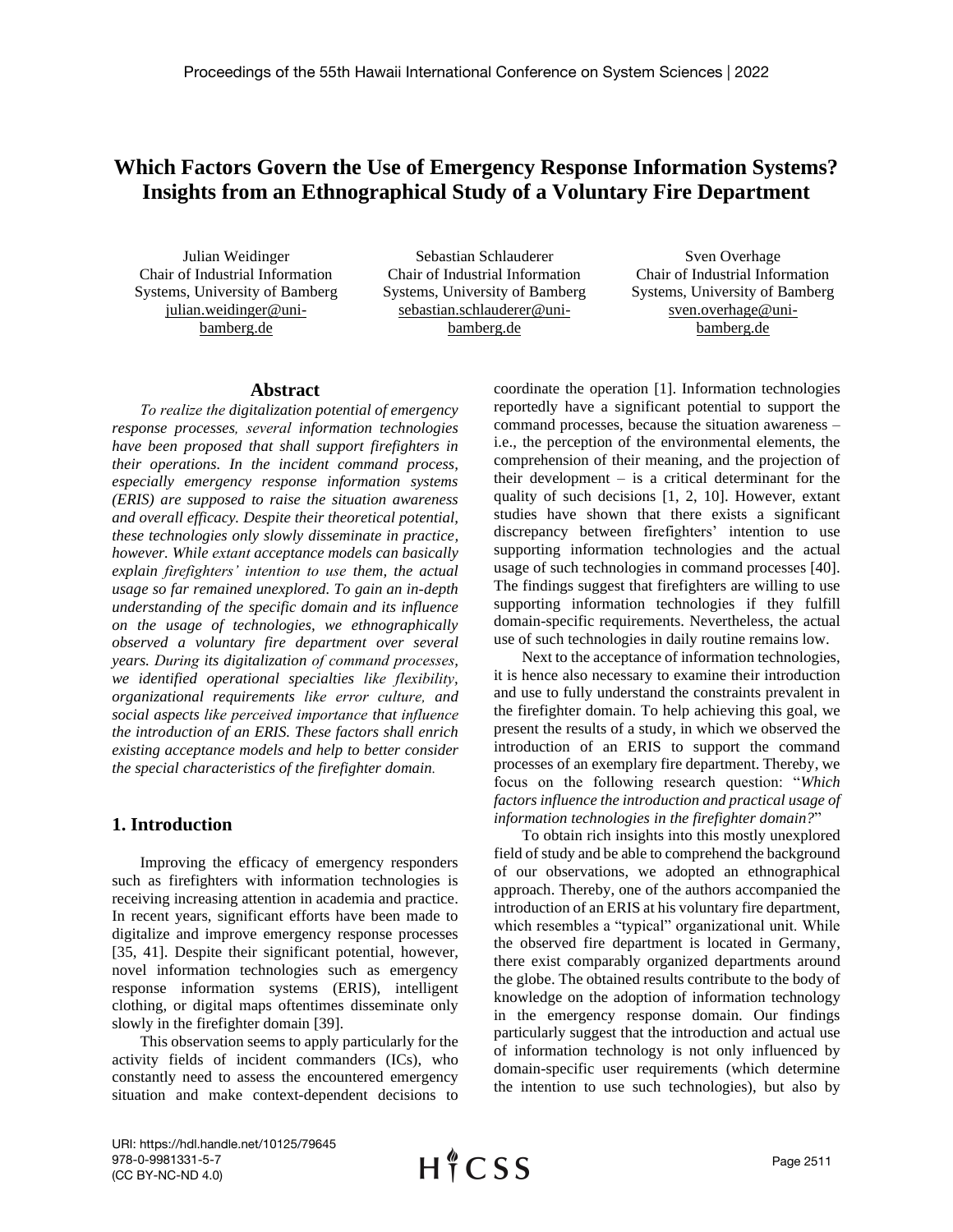additional team-related and organizational factors, which so far have not been considered adequately.

The remainder of the paper is organized as follows: in the next section, we describe the background of our study and discuss related work. In section 3, we provide details of the ethnographical research methodology. The insights gained during our study are discussed in section 4. Section 5 concludes the paper by highlighting the implications and limitations of our study and providing an outlook on future research directions.

### **2. Background and related work**

To establish a basic understanding of the study's background, we briefly describe the firefighter domain and discuss related research.

#### **2.1. Fire departments and their digitalization**

Around the world, fire departments are assembled as specialized emergency response organizations. They provide services in non-fault-tolerant, often time-critical situations, which largely dictate the characteristics of their special domain. With respect to the widely applied disaster management cycle [15], fire departments are typically concerned with two phases: preparation and response. Preparation comprises the provisioning of equipment, training the personnel, and defining operation procedures. In the response phase, fire departments provide help in a variety of emergencies. Typical areas of operation are firefighting, technical rescue, and hazardous materials operations [1, 6]. Also, fire departments play a key role in many scenarios of large-scale disasters [15]. Both phases go hand in hand since a successful response particularly depends on good preparation like the concrete design of local processes based on general regulations. Such regulations typically provide basic guidelines for the most important procedures. One of them is the incident command process, since it is crucial for the outcome of the whole operation [1, 2].

Over the last years, several novel technologies have been proposed to digitalize parts of the firefighter work



and raise the situation awareness of firefighters. Among them are unmanned aerial or ground vehicles [18, 19], smart protective clothing [4, 30], and many others. A technology to specifically support command processes can be seen in ERIS. They provide a platform to gather, process, and share relevant operational information. As shown in Figure 1, they typically comprise an overview of responding units, the hierarchical command structure, and a situation map of the incident area. From a technological point of view, they can be divided in three evolutionary stages. Basic ERIS require the manual input of data by the user [11, 14]. Advanced systems partly automate this data input and capture real-time information from different sensors like GPS-positions of units or water tank levels [24, 29]. ERIS of the highest stage even automate parts of the decision-making by calculating recommendations and proposing them to the commander [3, 33]. A comprehensive overview of these systems can be found in literature [39, 40].

#### **2.2. Acceptance and use of technologies**

The acceptance and use of novel technologies have been extensively researched in the IS literature. The most prominent theories aim to explain it based on the users' attitudes and beliefs toward the technology. A recent examples of this approach is the *Unified Theory of Acceptance and Use of Technology* [37]. It postulates that the users' *Performance Expectancy*, *Effort Expectancy*, *Social Influence* and *Facilitating Conditions* will determine their *Behavioral Intention* and ultimately the *Use Behavior*. These constructs unify findings described in the *Innovation Diffusion Theory, Technology Acceptance Model*, and other established theories. Meanwhile, these models have been adapted and applied in several business and consumer domains [38, 40]. Amongst others, they can explain individual and organizational use decisions, utilitarian and hedonic scenarios, and mandatory and voluntary use cases. All these aspects can be further detailed. For example, voluntariness can be divided in several categories [34].

#### **2.3. Related work**

To identify related work concerning the acceptance of information technologies in fire departments, we used the results of a broad literature review that we conducted for a prior study. It considered EBSCOhost, ScienceDirect, SpringerLink, AISeL, ACM DL, and IEEE Comp. Soc. DL with search terms like *firefighter* and *fire department*. For ERIS just like most other technologies, we mainly identified studies with a technology-centered point of view. Only a few authors take the user's perspective or specifically address their **Figure 1. Exemplary ERIS "Fireboard" [11]** acceptance of technologies. Multiple works analyzed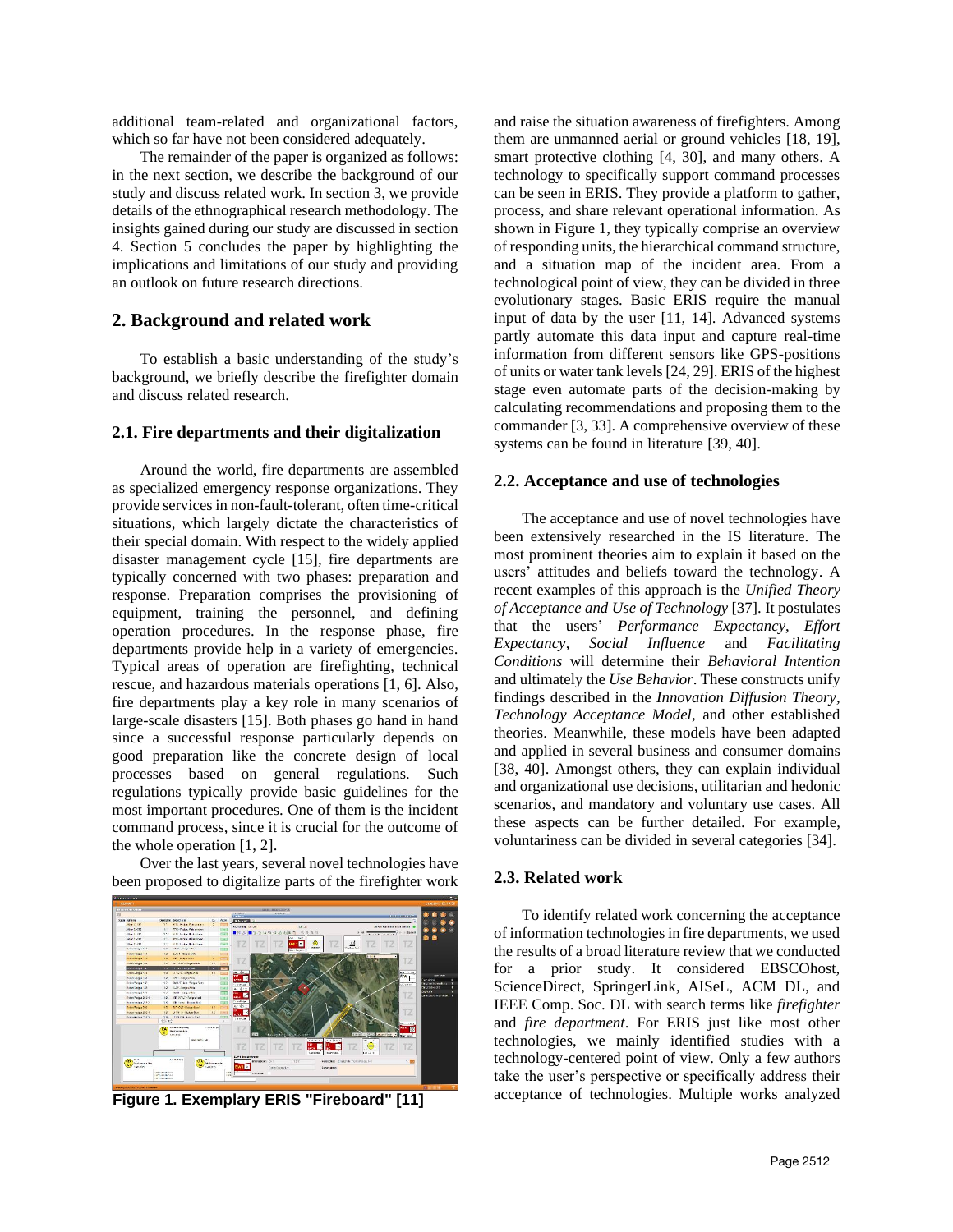command processes to design suitable interfaces and implement them in a system architecture [26, 27]. The capabilities of fire departments to adopt information technologies has been researched as well [32]. Multiple works have identified factors for the acceptance of ERIS by firefighters [39]. The integration of these factors into an acceptance model, however, illustrated that there remain certain blind spots to fully understand under which circumstances fire departments use novel technologies like ERIS [40]. While the intention to use can be reasonably well predicted, the factors governing actual usage still can be explained only weakly.

To examine such unexplored and often social phenomena, ethnography has been proven to be a suitable method. In the field of sociology, there exist several ethnographies examining the specialties of emergency responders. Van Maanen, for example, exhibits ethnographic research about police officers [36]. Regarding firefighters, there has been a special focus on wildland firefighting [7, 9] and the role of gender [13, 25]. In Information Systems and Computer Science research, ethnographic methods have been applied to understand firefighter interactions during structure fires to derive design implications [8, 20, 28]. Other areas of application were the temporal effects of information technology in emergency operations [22], the interplay between emergency planning and response [16], and general interactions of first responders with information technology [31]. What comes closest to the focus of the work at hand is an ethnographic study about introducing digital plans in Swedish fire departments [23]. While ethnography therefore seems to be a widely applied and established research method in this domain, we could not identify studies examining the command processes of fire departments. It hence remains unclear how emerging technologies such as ERIS can digitally support the command processes of firefighters.

### **3. Methodology**

To help closing this literature gap, we pursued an ethnographical approach that allowed us to gain indepth insights into the reality of a fire department and the digitalization potentials of its command processes.

### **3.1. Research approach**

Following Van Maanen's seminal guidelines [36], our goal was to capture first-hand experiences from the firefighter domain. As shown before, such input seems necessary to enhance existing acceptance models that insufficiently explain firefighters' use of technologies. Participatory observations, as included in ethnographic approaches, are especially suited to gain such in-depth insights [36]. For several reasons, we decided to observe

the digitalization of command processes in a voluntary fire department. First, despite the publicity of some professional departments (like the FDNY), in many countries most firefighters are volunteers (e.g., 67% in the US, 96% in Germany). Second, one of the authors has been a long-year member of a voluntary department, thus being able to conduct participatory observations. Third, the observed department started a project to digitalize its command processes in 2018. Since command is vital for the overall success of an operation, these processes are of specific interest [1, 2].

The recommendations of Klein & Myers served as another guideline to ensure the rigor of our observation and analysis [21]. For *contextualization*, we described the general domain in section 2, details about the case are given in the next section. The *interaction between researcher and subjects* was collegial. One of the authors is a trained firefighter and has been member of the department prior to this study. Therefore, he could directly participate in all official and social activities. From our point of view, this is the only realistic way to obtain in-depth insights and be able to capture *multiple interpretations* from a voluntary fire department. Main reasons are that the operations occur extremely spontaneously, and most other things happen outside normal office hours of a researcher. However, to rule out biases (*suspicion*), the observations were documented in a diary and frequently discussed with the non-firefighter co-authors. For *abstraction and generalization*, the gathered data was coded, grouped based on common themes, and labeled accordingly. The resulting insights presented in section 4 were linked to theoretical concept wherever possible. Nevertheless, we tried to make our observations unprejudiced and linked them to theory afterward, to also identify contradictions to or gaps in existing theory (*dialogical reasoning*).

#### **3.2. The Haßfurt Voluntary Fire Department**

As in many other countries, fire departments are organized on the municipal level in Germany. We studied the Haßfurt Voluntary Fire Department, a fire department that provides emergency services for the 13,500 inhabitants of Haßfurt. Located in Bavaria, Germany, the city is the largest municipality in the rural district Haßberge. On an area of 53  $km^2$ , it is structured into the city center and nine separate city districts.

Although the pure numbers might seem quite small, there are several characteristics that make the city an interesting and challenging area from a firefighter's point of view. Haßfurt is linked to all kinds of traffic infrastructure. The river Main and its adjacent streams flow right through the city. A federal freeway and other busy roads cross its boundaries. The city's regional airport processes more than 10,000 annual aircraft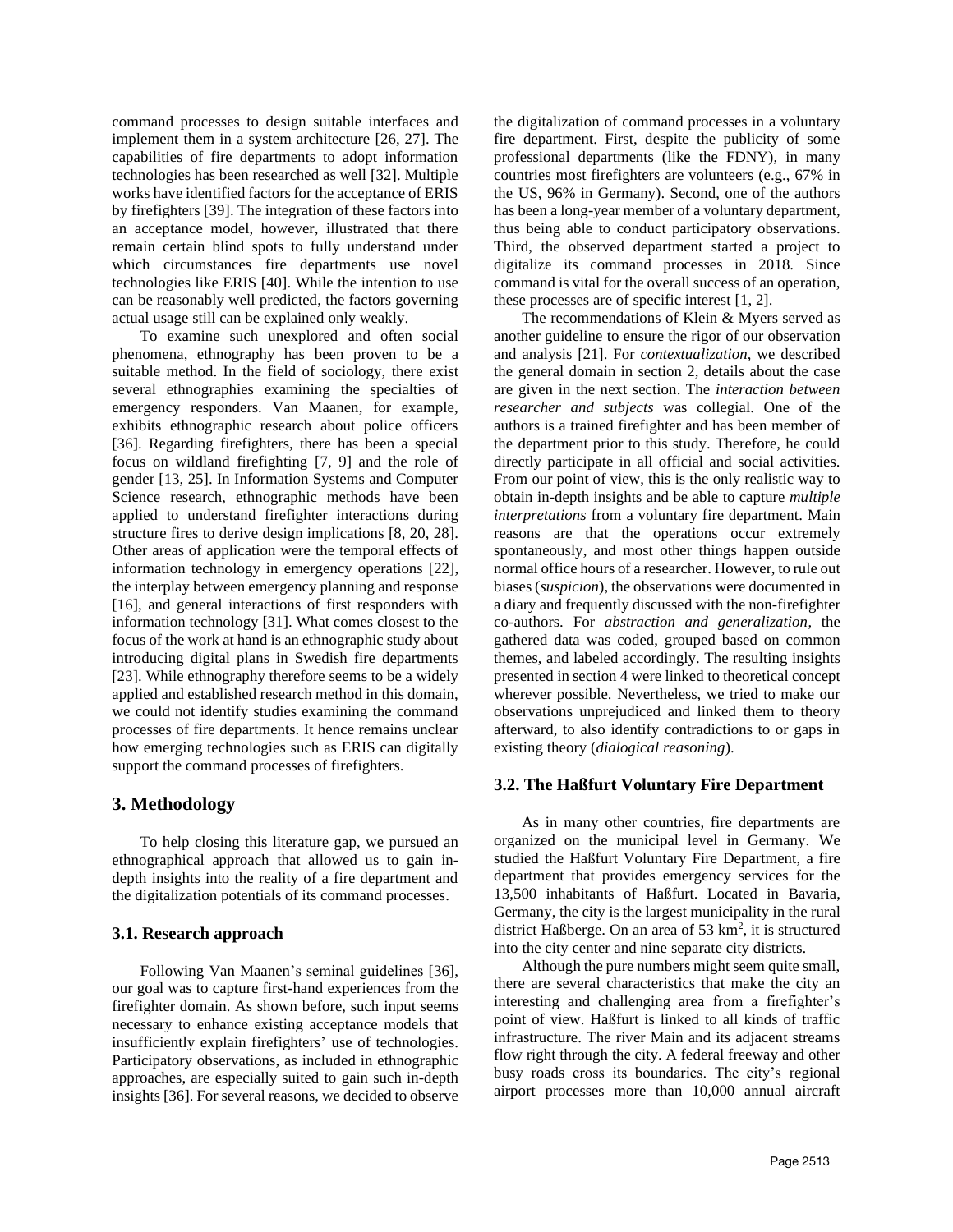movements. Those traffic routes provide the potential of ship, car, or aircraft accidents, as well as floods and other scenarios. Moreover, the city has several special facilities itself. The historic city center comprises many culturally significant buildings packed closely together. Several schools and retirement homes, as well as the hospital have regional catchment areas. There are multiple buildings near the high-rise threshold as well as industrial plants and warehouses. Large forests and agricultural areas complete the highly diverse cityscape. All these characteristics combined make Haßfurt a rather interesting environment with quite challenging conditions in relation to the small size of the city.

To cope with these challenges, Haßfurt maintains a well-equipped and trained voluntary fire department. Its main fields of duty are firefighting, technical rescue, and hazardous materials operations. The members are volunteers, as it is common in Germany. This means that training and other predictable activities are done in their leisure time, mostly in the evenings. For emergency operations, the firefighters get alerted by pagers or sirens and head to their station to staff the needed vehicles. Over the last years, the department responded to an average of 180 annual incidents with a peak at 300. The 373 volunteers are supported by two fulltime employees in administrative and maintenance issues. The department headquarter houses a command center, several workshops, and a broad spectrum of specialized equipment. Eight smaller fire stations are distributed around the city districts. The department operates 22 vehicles, including engines, ladders, and boats.

#### **3.3. Digitalization of command processes**

Starting in fall 2018, the fire department has begun to continuously improve its incident command (IC) and adjacent command support processes. The introduction

of novel IT solutions has been a key aspect of this still ongoing project. Three specific subdomains have been iteratively addressed by now (see Table 1). In the first iteration, the vehicles were equipped with tablets. On these devices, the IC and the squad leaders can access relevant information like building plans and operation guidelines. Besides that, several apps can be used to distribute information amongst the command staff. For example, pictures from different angles of the operation site, situation maps, and so on can be easily shared.

In the second iteration, starting in December 2018, the command center processes were addressed. The command center in the headquarters is staffed in largescale disasters like blackouts, thunderstorms, or floods. Apart from these special occasions, a regional control center alerts departments and coordinates operations. To support the commanding of large-scale disasters, the command center in Haßfurt was equipped with five PCs and the ERIS Fireboard – a basic system with respect to the categorization of section 2.1. A command support unit (CSU) was formed that is responsible to operate the command center. In multiple training sessions, a standard staffing of six functions was established: Two CSU members answer incoming calls or faxes and generate prioritized tasks based on the information. The IC and the command assistant allocate the available units to these tasks. Finally, two CSU members manage and document communications with responding units, the regional control center, and other institutions.

The most impactful iteration started in March 2020 and concerned the command structures on the site of the operations. A new command vehicle was procured and configured according to the new, digitalized command processes. Amongst others, it contains three computers running the ERIS Fireboard and an exterior display for situation reports. The vehicle responds to any operation of the department. The default staffing was defined with

| <b>TADIO II INCIDIOIIS OF THE ODSUPPED PLOTED</b> |                               |                       |                       |
|---------------------------------------------------|-------------------------------|-----------------------|-----------------------|
| <b>Iteration</b>                                  | Tablets for command staff     | Command center        | Command vehicle       |
| <b>Focus</b>                                      | Single unit $+$ communication | Large-scale disasters | All mobile operations |
| <b>Kick-off</b>                                   | Fall 2018                     | Winter 2018           | Spring 2020           |
| <b>Sample</b><br>images                           |                               |                       |                       |

**Table 1. Iterations of the observed project**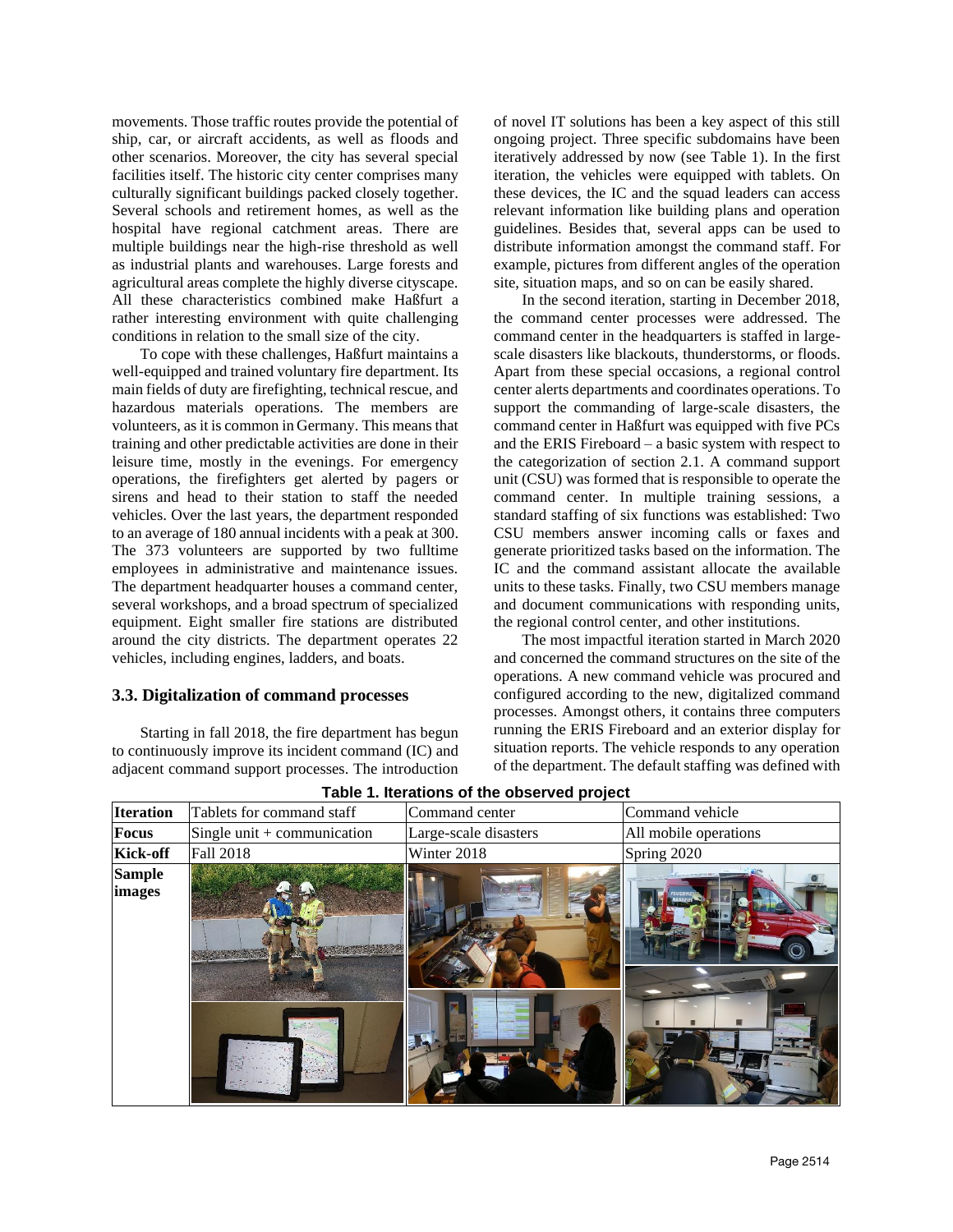three functions: The IC coordinates the operation. The command assistant supports the IC in the field. He acts as an advisor or gets assigned to command a separate sector in larger operations. One CSU member operates the vehicle and establishes a command post with it. His tasks are to look up relevant information, to maintain overviews of responding units and a situation map in the ERIS, and to manage and document the communication on site, with the control center, and other institutions.

### **4. Key observations**

During our study, we gained the following insights why and how the observed fire department introduced an ERIS and integrated it into its command processes. While some results seem to apply to all kinds of fire departments, others seem specific for voluntary ones.

### **4.1. Emergency management needs flexible guidelines instead of rigid processes.**

Amongst firefighters it is widely acknowledged that no incident is like the other and unexpected events can occur in virtually any situation. Over the last years, we observed countless examples for this in Haßfurt: a car standing vertically on its front after an accident, multiple gas containers in what appeared to be a normal vehicle fire, exotic scorpions in a burning apartment, etc. The same applies to the command of an operation. It is hardly possible to estimate the needed means and processes of command at the beginning of an operation. Imagining a BPMN of emergency command processes, there would be endless branching gateways and ad-hoc structures needed to come near a realistic illustration.

Due to this level of uncertainty, fire departments need flexibility in their work. As Denef et al. [8] framed it: the structures of firefighter operations are rigid, but the units acting within these structures are largely independent. This also is the case in Haßfurt, where firefighters organize in teams, squads, and platoons. For some operation types, these units' initial measures are given in standard operating procedures. All measures beyond the initial phase, however, are dependent of the specific situation. Instead of fixed processes, firefighters rely on guidelines like mnemonics, checklists, and regulations. The regulation for command, for example, structures an emergency command process into a circle with three phases: reconnaissance, planning, and issuing of orders [1]. The command staff iterates through this circle multiple times during an operation. Each officer applies it for his/her current situation, the unit(s) under command, and the orders from higher command levels.

This quite basic circle has also proofed to be a solid base to deduce functions and tasks in the digitalized

command processes of the observed department. The tablets help squad leaders in their reconnaissance. In the command center, capturing information from telephone and fax supports reconnaissance, the allocation of units is a planning task, and communication supports the issuing of orders. In the command vehicle, all three phases are supported by a single operator. Precise processes are defined in neither of the three areas. Only checklists are provided for certain tasks like launch of the respective devices, available systems including their features, etc. Priority lists define specific tasks that must be executed in any case, for example ensuring communication with the control center. Other tasks are defined as optional and are executed ad-hoc in idle times or on request. Posters provide overviews of the most important tasks that can be requested from the CSU.

The described degree of flexibility in the process must consequently be representable in the used systems, as well. This assessment also corresponds with other studies, in which flexibility has been shown as a major factor for the intention to use an ERIS [40]. We could observe such flexibility in many regards in the ERIS used in Haßfurt. The main functionalities are grouped in freely accessible modules like *resources* to organize units and *operation logs* to protocol important events. There is no defined order in which the modules must be used. While often-used data like properties of local units can be pre-defined, the user can always add new elements at runtime. In the multi-user mode, the tasks can be freely distributed among the users. What requires flexibility of the user, however, is that the system can crash, which we observed a couple of times. In that case, the user will switch to pen and paper as a backup and – if there is time – they will try to solve the problem.

### **4.2. Command structures must be able to grow and adapt with the operation structures.**

From a firefighter perspective, a burning fire has many factors in common with a living creature. It needs air to breath, it consumes flammable materials as food, and it grows. Generally, diffusion or spread is seen as one of the major dangers in any type of emergency operation. Diffusion needs to be prevented or, if it is inevitable, the responding units need to adjust their response according to it. For this reason, emergency operations grow like fires do. Growing operations imply increasing numbers of units. For these additional units, the command structures must be able to grow in an equivalent way. Therefore, German fire departments think in four levels of command. They range from level A, where the squad leader of a single unit commands without support, to level D, where an executive staff acts with numerous support personnel and consultants. Within these levels, the operation can be divided in areal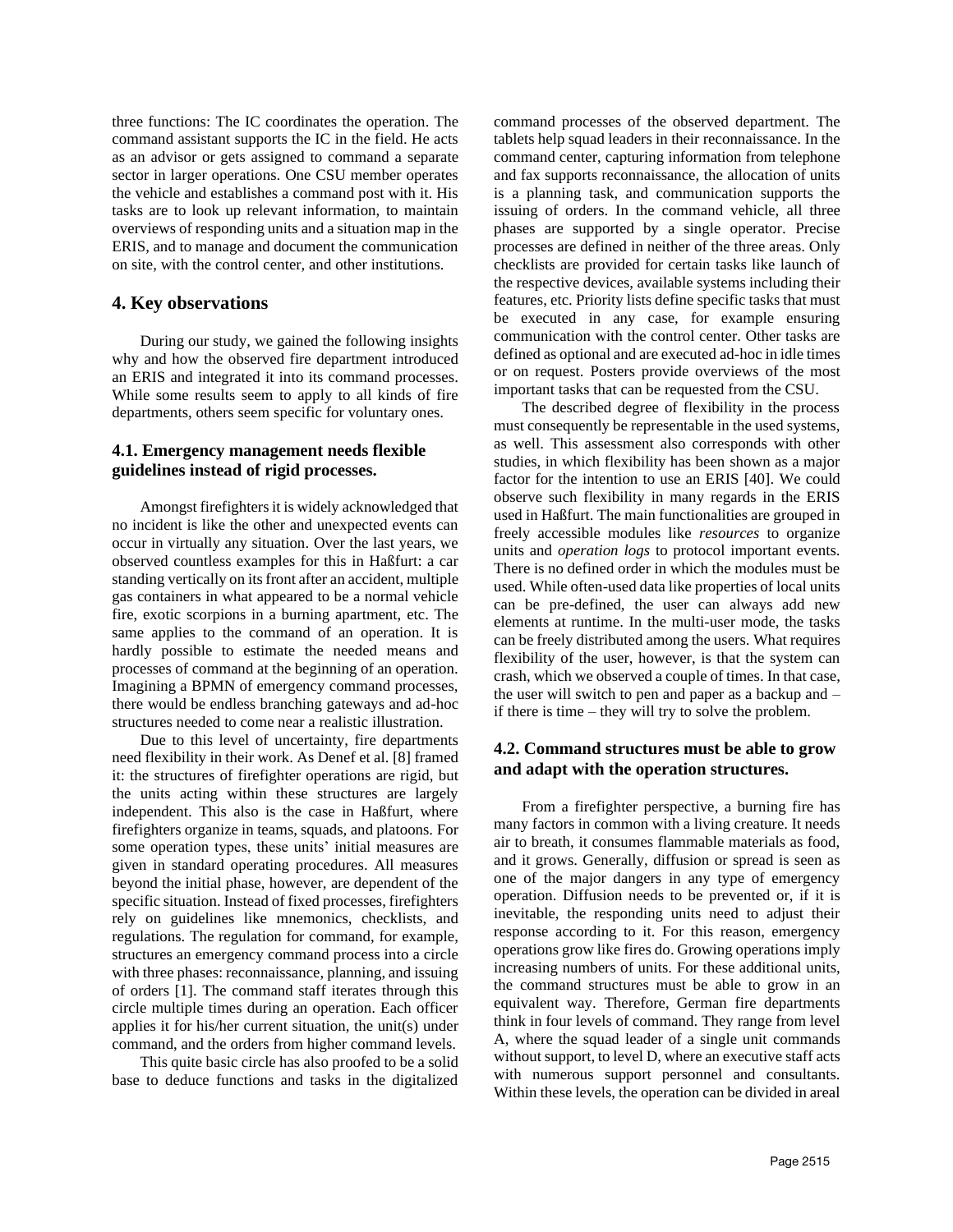or thematical sectors and sub-sectors. As a rule of thumb, each officer shall have at least two and at most five units or sectors under their command.

The focus on command levels was evident in the observed case, as well. The tablets for the squad leaders support level A, the command vehicle the levels B-C, and the command center the levels C-D. While the levels as such seemed quite clear from the beginning, it was the transition from one level to another that caused problems. In the command center, a Thunderstorm in 2019 showed that the standard staffing of six functions cannot be realized right from the beginning. The voluntary members of the CSU arrive at the station one by one, while the telephones start ringing in the first minute. As a reaction, a preliminary stage was defined, in which the most important tasks are divided among only three functions. In the command vehicle, the suspected emission of explosive gases in an industrial plant in September 2020 demonstrated how fast the standard staffing of three functions can be overwhelmed with a growing operation. At that time, there was no real concept on how to grow. Especially the operator of the vehicle was unable to fulfill all the given tasks (communicate with IC and control center, research the dangers from the emitted gas, define staging areas for approaching units, etc.). Meanwhile, the vehicle gets staffed with four functions for certain types of emergencies. If further growing is needed, additional CSU members from other units get assigned to man functions 5 and 6. Responses to fires in a hospital (2020) and a dormitory (2021) showed a clear improvement.

This ability to grow, which might be referred to as scalability, could in parts be observed in the used ERIS, as well. In the system, the operation can be easily divided into sectors and units can be assigned to them. The numbers of personnel are automatically summed up for the whole operation. Most importantly, there is a multi-user functionality that, however, only works for local networks by default. Looking at the literature, the growing of operations and scalability of used systems has not been of great interest, so far. Most authors do concentrate on specific levels of command, i.e. single units [8], normal-size operations [41], or large-scale disasters [35]. However, the transition from one level to the other is hardly discussed in the literature. Also in practitioner outlets, most of the work seems to be only concerned with the separate levels [1, 2]. The same applies for the acceptance of ERIS, for which scalability has by now not been examined as a relevant factor.

#### **4.3. Lack of error culture is one possible root for a perceived resistance to change.**

In operations, trainings, and interactions with other departments, we observed a significant resistance to change among firefighters. While this finding is in line with other studies and practitioner outlets [12, 39], we could also observe some possible roots for this phenomenon. Generally, there seems to be an attitude to never change a running system. Changes might risk the reliability of usual habits and making them right is a time-consuming task. More specific for fire departments is that they feel a strong pressure to appear as competent and infallible in the eyes of the public. It is essential that, in an emergency with lives at stake, people blindly trust their fire department. Therefore, it is quite common among fire departments that mistakes are not discussed in public or in front of outsiders. While this may still appear plausible and reasonable, many departments overdo it. They often do not even internally talk about errors and possible consequences. It appears to us that they confuse the outwardly presented infallibility with an actual one – which can, realistically, not be reached.

This situation can be described as a lack of error culture that is, of course, not a black or white situation. Many departments try to introduce a more open handling of errors. In this regard, the observed case is a pleasant example. The adaption of command processes in Haßfurt was informed by identified and analyzed errors. During the iterative process of improvement, feedback was frequently gathered and openly discussed. Of course, there remained skeptics in the department and even within the CSU that considered the project to be exaggerated for the size of the department or a waste of time. However, with each training or operation, in which improvements over the former status quo got visible, these voices fell silent. Meanwhile, the new processes have become firmly established within the department. The major drawback remains that they are still quite unique in the surrounding area. Most of the neighboring departments observed this "revolution" rather suspiciously than openly interested.

Summing up, the widespread lack of error culture amongst fire departments seems to decline only slowly. The small steps toward a more open attitude seem to be depending on the will and perseverance of individuals. To better understand the interrelationships between error culture and resistance to change as well as their impact on the acceptance and use of technologies, further research is necessary.

### **4.4. Unveiling experiences or due investments trigger major progress.**

Apart from the general existence of an error culture, we could observe two triggers that seem to be needed for substantial progress in a fire department. First and foremost, a firefighter relies on his own experiences. Be it at fighting fires or using hydraulic rescue tools – firefighters seem to learn things best by doing them.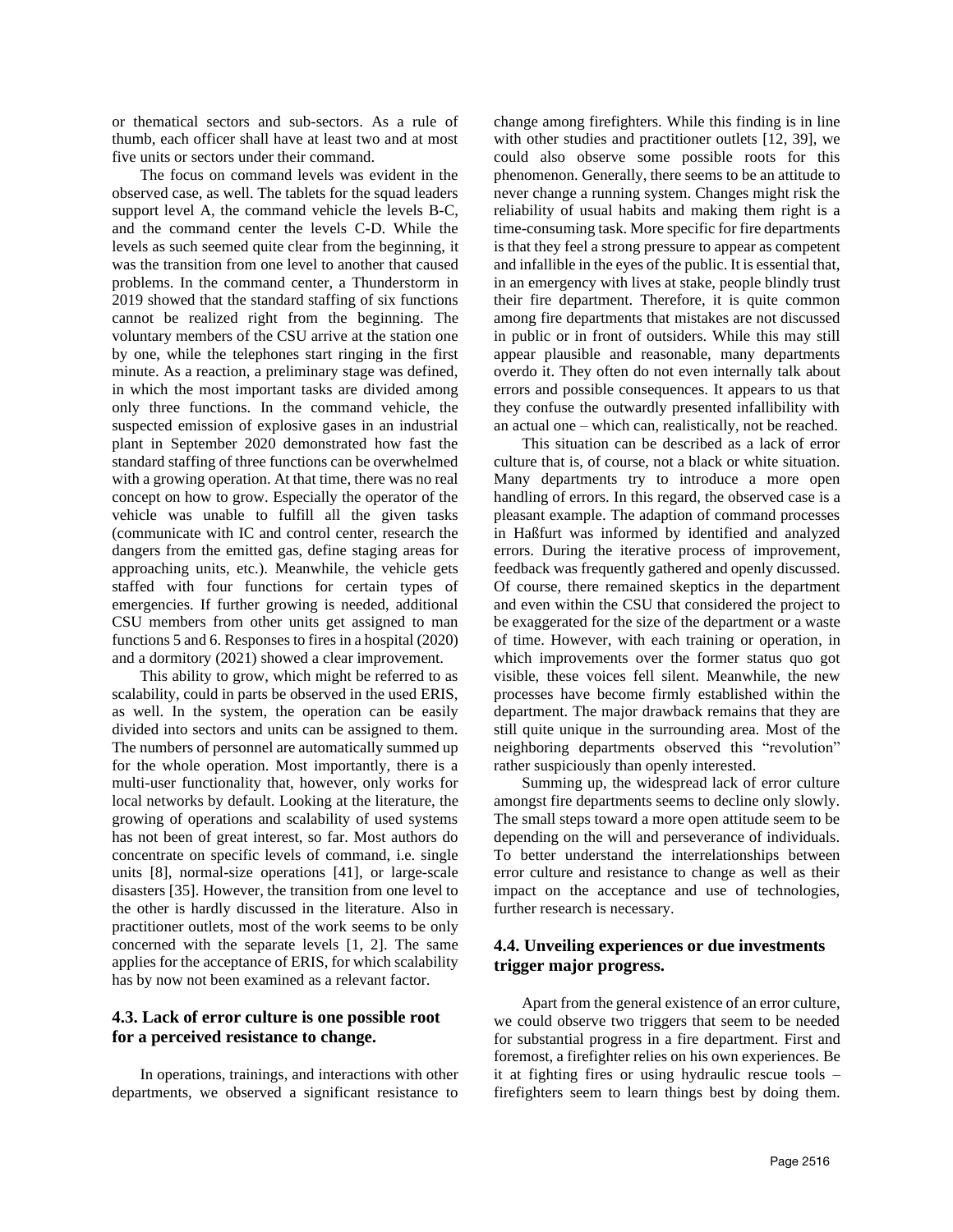This focus on personal experiences often transfers to decision making. Progress like fundamental process adaptions is often triggered by events that illustrate need for action. Another, more external trigger can be due investments. Typically, publicly funded equipment of a fire department gets replaced on a regular basis. In a voluntary department the replacement cycle of a vehicle can be more than 25 years. On the one hand, whenever the replacement of a vehicle is pending, it triggers the department to get informed about the current state of the art. On the other hand, internally desired progress must often wait for such a due investment, because old equipment cannot be adjusted for the new requirements or there is simply no financial support.

For the command center in Haßfurt, the triggering event was a thunderstorm in 2015, which confronted the department with more than 100 incidents in less than an hour. Until then the command center coordinated large operations for many years, most prominently floods of the river Main. There has always been a long lead time and the situation changed only sporadically. In the 2015 thunderstorm, however, the untrained personnel with their usual paper forms and Excel sheets were totally overwhelmed. Based on this event, the CSU was established, and the command center got its digital upgrade. For the command vehicle, there was an unveiling event, as well. At a structure fire in 2017 with two fatalities the IC could not contact the control center with his handheld radio. For the stronger vehicle radio, he had to run a hundred meters away from the incident area several times. At that time, command support was completely missing in mobile operations. However, in this case the desired technologies could not be integrated into the existing equipment. The command vehicle at that time was an SUV without sufficient space for any computer workstations. Consequently, it needed the procurement of a new command vehicle, that was planned for some years later, as an additional trigger.

Summing up, we observed two triggers to introduce novel technologies in a fire department. First, users must be convinced by own experiences. It seems reasonable to intentionally evoke such experiences in trainings instead of real operations to avoid dangers and not depend on chance. This way, technologies and processes can also be better standardized across the departments. While we observed such approaches in practitioner seminars, technology acceptance literature has not taken this topic into focus. Neither has the second trigger of due investments been researched.

### **4.5. Personnel is biggest strength and biggest weakness of a voluntary fire department.**

On first sight, it appears clear that qualified personnel is scarce in fire departments – just like in most

other professions. In voluntary fire departments, however, personnel matters are of a quite unique, twofold nature. On the one hand, voluntary firefighters do their service as a (very special) hobby besides their actual job. Due to this fact, the members can come from all social groups. They may comprise highly educated and specialized experts of virtually any profession. In that regard, they may even have higher educated personnel than professional departments in certain areas. The experts can be used to address highly complex topics and problems. On the other hand, especially these higher qualified members tend to commute to other cities or are engaged in their actual job during office hours. They are hence less available for emergency operations in these times. Consequently, especially the most important tasks in the initial phase of an emergency response must be comprehensible for any ordinary firefighter and not only a few experts.

The fact that the adaption of command processes in Haßfurt went hand in hand with the introduction of novel information technologies was only possible because the department had multiple IT experts. They implemented specific solutions in the command center and vehicle and the used systems. One example is the administration of continuous VPN connections between the ERIS workstations for remote multi-user access. In Operations, all CSU members take turns on the vehicle. For the less experienced users, there are checklists provided for the most common tasks as well as the handling of the most frequent errors. Besides that, certain routine activities like the transfer of unit status and alarm data from the control center into the ERIS were automated. These are just some of the measures taken to facilitate the work in the command vehicle and in similar form in the command center.

Regarding the used ERIS, most users acknowledge that it is quite intuitive to use but still requires some routine. Especially for the firefighters that do not regularly work with computers in their job, we could observe a noticeable insecurity. However, only by including this group, the staffing of command vehicle and center in Haßfurt can be ensured throughout the day. This demonstrates why processes and technologies in emergency management must be generally designed for the easiest possible handling in operations. This is in line with existing literature, in which ease of use is seen as a major acceptance factor for ERIS and other systems [40]. The question of personnel availability, however, is rarely raised in the literature. One reason might be that voluntary departments are much more affected by this problem than the more often studied professional ones. Nevertheless, voluntary departments are the vast majority in many countries and not all professional departments do have IT experts. Hence, future research must consider the availability of qualified personnel as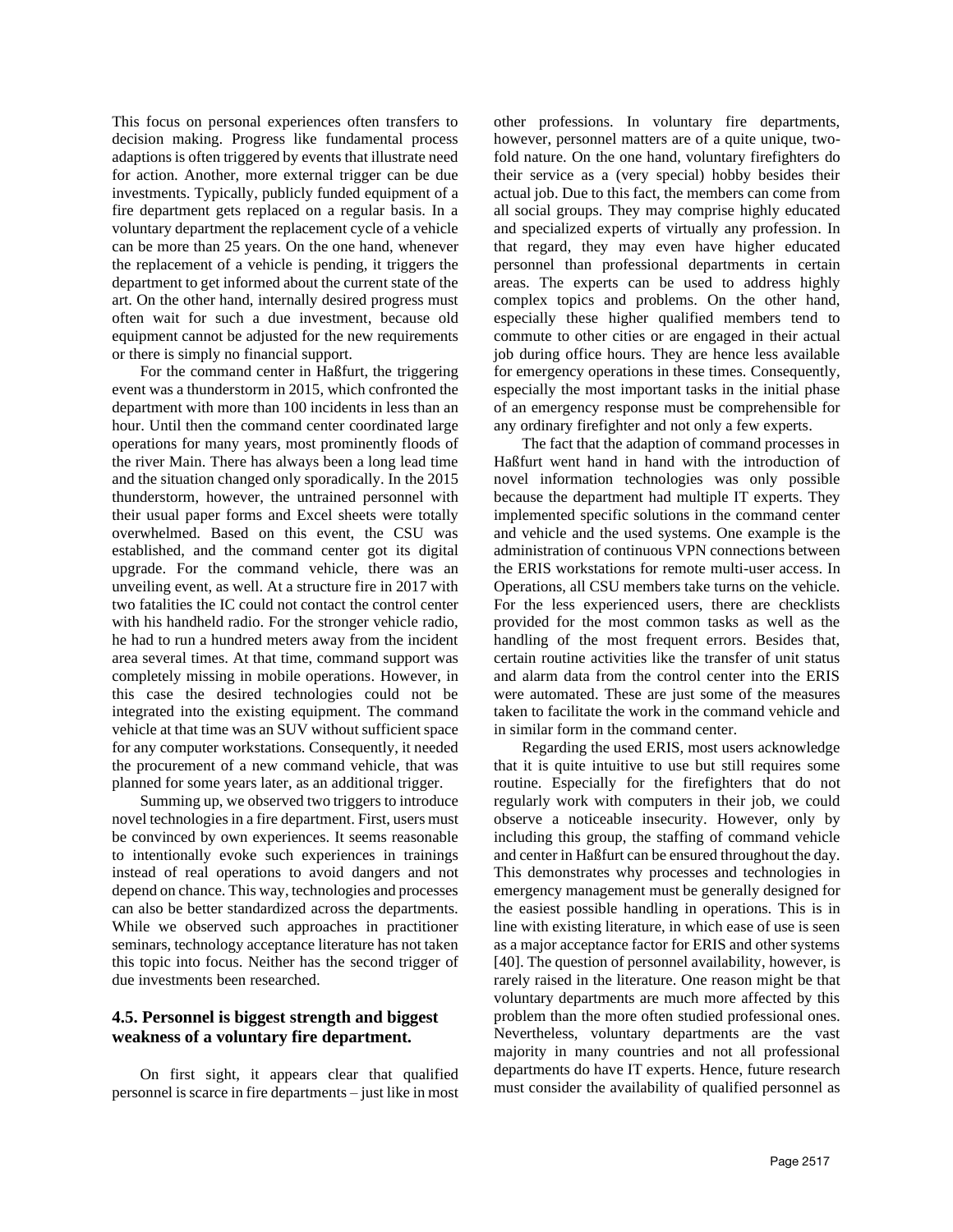a non-trivial requirement for digitalization, especially in fire departments.

### **4.6. Command work must be perceived as important and can be perceived as fun.**

As we observed, the common firefighter seems to be a craftsman. He/She likes manual work and to see the results of the actions right away: splash water and the fire goes out, kick in the door and the way is free. In contrast to manual actions, command work is of a more theoretical nature and its results are less visible. The command staff itself may have the power of decisionmaking as a kind of compensation. The command support staff, however, has theoretical work to do without any apparent benefit. While this applies for all kinds of fire departments, the problem is further increased for the voluntary ones. First, there are very limited options for disciplinary consequences since a volunteer is much less dependent than an employee. Second, the members do the service as a hobby and typically seek a change from their everyday work routine. Especially the ones working with computers all day do not necessarily want to continue this activity in their hobby, while the others do "the real work". It is these people, however, who are best suited for the command support. All in all, motivating firefighters for this kind of work appears to be a difficult task.

One key factor of success in the observed case was to establish an overall understanding of the importance of command and especially command support. The commanders tried to keep the events triggering the process adaption and the expected improvements in the minds of their firefighters. They did so with personal conversation, by mentioning them in meetings and press releases. The establishing of the CSU as a special task force illustrated the topic's significance as well. CSU members obtain incentives like specialized trainings or seminars and the option to "reserve" the command vehicle in an online calendar. In that time, they can assume the operator position despite the common firstcome-first-served staffing principle. What might seem like negligible trifles does work much better than monetary incentives in this special domain, since the firefighters work out of conviction. Another motivator we could observe was fun. Especially for younger members, the use of an ERIS can be framed as playing a video game. Amongst some of this group the term of "playing Fireboard" has meanwhile become established.

Be it perceived importance or just fun  $-$  especially for voluntary fire departments it is important that the members are motivated and show the desired behavior as result of their own will. While we know of several practitioner publications about motivating firefighters, research has so far largely omitted the topic. In most cases, firefighter information technologies are examined from a technological point of view and human factors are left out. In the literature of technology acceptance in general, however, there are several constructs that might help to map the observed phenomenon. *Job relevance* [5] and *Perceived enjoyment* [17] might be suitable concepts for what we called perceived importance and fun. *Hedonic motivation* [38], *Intrinsic motivation* [37] or various aspects of *Voluntariness* [34] might capture the overall topic. Such human or social factors should receive more attention in future research of firefighters' use of technologies. Our observation indicates that they are essential for the success of such projects.

# **5. Concluding Remarks**

During our ethnography, we could gain in-depth insights into factors influencing the digitalization of command processes in a voluntary fire department. The study has implications for academia and practice alike.

# **5.1. Implications**

From the academic point of view, we elaborated on many specific aspects that characterize the firefighter domain. This complements existing literature that does acknowledge the domain's high specialty but insufficiently explains exactly why it is so special. Our study constitutes a detailed domain characterization with specific focus on the highly important command process. At the same time, we answered our initial research question and identified several factors that influence the introduction and practical usage of new information technologies in the firefighter domain. These add several new perspectives, which enrich extant models explaining the acceptance of / intention to use technologies like ERIS [40]. The first perspective concerns specificities of the command process itself with a high degree of flexibility and scalability in processes, personnel, and systems as important factors. As a second perspective, we found organizational requirements for progress like the introduction of novel technologies, namely an existing error culture, the presence of a triggering event, and due investments. Finally, we identified human or motivational aspects such as personnel availability, perceived importance, and fun. Exactly these soft factors might resemble some of the blind spots of extant acceptance models. Including them may lead to a more holistic understanding of the topic. Next to the firefighter domain, our insights are transferable to other emergency management domains, especially those with comparable volunteer structures. Some findings like the unexpected importance of soft factors for the use of technologies are also relevant for business or private contexts. The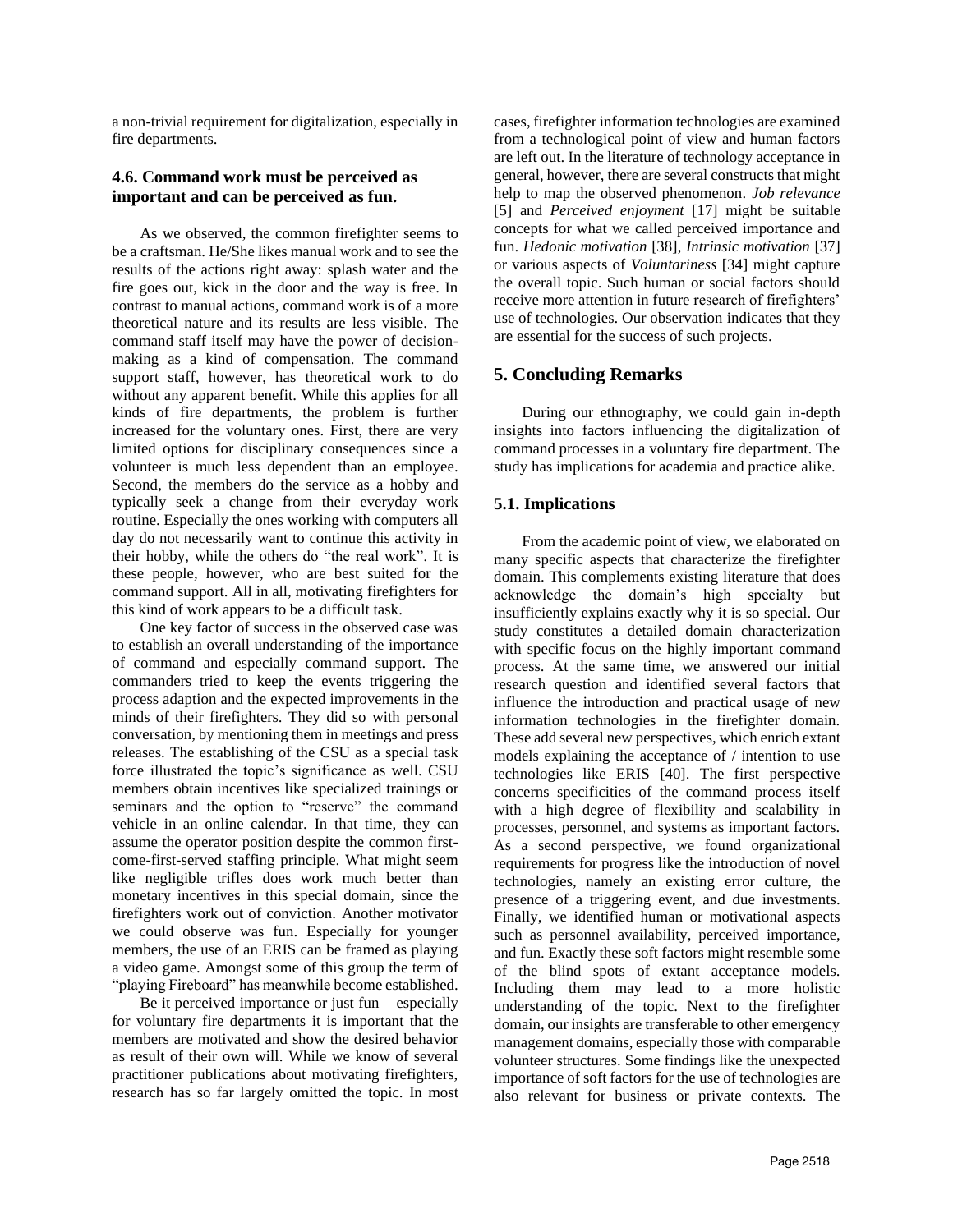gained insights did, however, not only deliver answers but created just as many open questions that may serve as starting points for future research. Some of our own plans will be described in section 5.3.

For practice, we shed light on the phenomena and mechanisms in voluntary fire departments that so far might even have remained hidden for those involved. On the one hand, this concerns the firefighters themselves. The awareness for their own needs and ability to articulate them may be strengthened by our insights. Furthermore, uncovered aspects like the lack of error culture may initiate a rethinking in departments. On the other hand, the vendors of technologies can use our findings to better match their products to the users' needs. Products that better support firefighters during their operations will ultimately raise their efficacy and may save lives in the long run.

#### **5.2. Limitations**

When interpreting our results, several limitations should be considered. First of all, we observed a single case (i.e., one fire department). Although our contacts to other departments confirmed most of our assessments, there might still be undiscovered differences. Moreover, our research object was a voluntary department in Germany. While our insights into operational processes will be transferable to professional departments as well, other findings are rather specific for voluntary ones. Also, the insights may only be transferable to countries like the US, where comparable volunteer structures exist. The specific focus on command processes only partly allows for statements about other processes in a department, as well. Also, our approach to provide a broad overview of several aspects prevented a deeper discussion of each aspect on its own.

General limitations associated with the method of ethnography are the lack of quantifiability and the challenge of objectivity. In particular, the researcher was deeply involved as a long-year firefighter. This appeared to be the only realistic way for ethnographic work in a voluntary fire department with spontaneous operations and most other activities in the leisure time. However, to control the rigor of our study, we followed established rules [21]. Frequent discussions with the less involved co-authors were moreover conducted to prevent biased interpretations. The pandemic situation leads to an additional limitation, since there were restricted training conditions and lower incident numbers at times during our study.

#### **5.3. Future Research**

As mentioned before, the project of digitalizing the command processes in the Haßfurt Fire Department is still ongoing. We want to continue our observation and try to gather additional insights. With the end of the Corona pandemic, more trainings and an increasing number of incidents can be expected. We also plan to conduct semi-structured interviews with the involved actors. This way, our observations can be complemented with firefighters' subjective perceptions. Another plan is to interview experts from other departments. Our experience makes us assume that the identified insights will largely apply to most fire departments, at least in Germany. Nevertheless, there might be additional factors or alternative interpretations that should be considered. The ethnographical insights may be used to enhance existing models to describe the acceptance and use of information technologies by firefighters. Finally, the long-term appropriation of ERIS after the initial acceptance is of interest. For these endeavors, we hope to provide a suitable starting point with the results of our study.

#### **6. References**

- [1] *German Regulation 100: Leadership and Command in Emergency Operations,* Board of Fire Fighting Affairs Catastrophe Protection and Civil Protection, 2007.
- [2] *National Incident Management System,* FEMA, 2017.
- [3] A. Agrawal, S. J. Abraham, B. Burger*, et al.*, "The Next Generation of Human-Drone Partnerships: Co-Designing an Emergency Response System," in *CHI Conference on Human Factors in Computing Systems*, 2020, pp. 1–13.
- [4] M. Baratchi, L. Teunissen, P. Ebben*, et al.*, "Towards decisive garments for heat stress risk detection," in *ACM International Joint Conference on Pervasive and Ubiquitous Computing: Adjunct*, 2016, pp. 1095–1100.
- [5] A. Bhattacherjee and C. Sanford, "Influence processes for information technology acceptance: An elaboration likelihood model," *MIS Quarterly,* vol. 30, pp. 805-825, 2006.
- [6] N. N. Brushlinsky, M. Ahrens, S. V. Sokolov*, et al.*, "World Fire Statistics," International Association of Fire and Rescue Services, 2020.
- [7] A. Cordner, "Staring at the Sun during Wildfire Season: Knowledge, Uncertainty, and Front-Line Resistance in Disaster Preparation," *Qualitative Sociology,* vol. 44, pp. 313–335, 2021.
- [8] S. Denef, D. Keyson, and R. Oppermann, "Rigid structures, independent units, monitoring: organizing patterns in frontline firefighting," in *Conference on Human Factors in Computing Systems*, 2011, pp. 1949- 1958.
- [9] M. Desmond, "Making Firefighters Deployable," *Qualitative Sociology,* vol. 34, pp. 59-77, 2011.
- [10] M. R. Endsley, "Toward a Theory of Situation Awareness in Dynamic Systems," *Human Factors,* vol. 37, pp. 32- 64, 1995.
- [11] Fireboard. (2021, 2021-06-12). *Fireboard - Base System and add-ons*. Available: [http://fireboard.net/en/discover](http://fireboard.net/en/discover-fireboard/#c1181)[fireboard/#c1181](http://fireboard.net/en/discover-fireboard/#c1181)